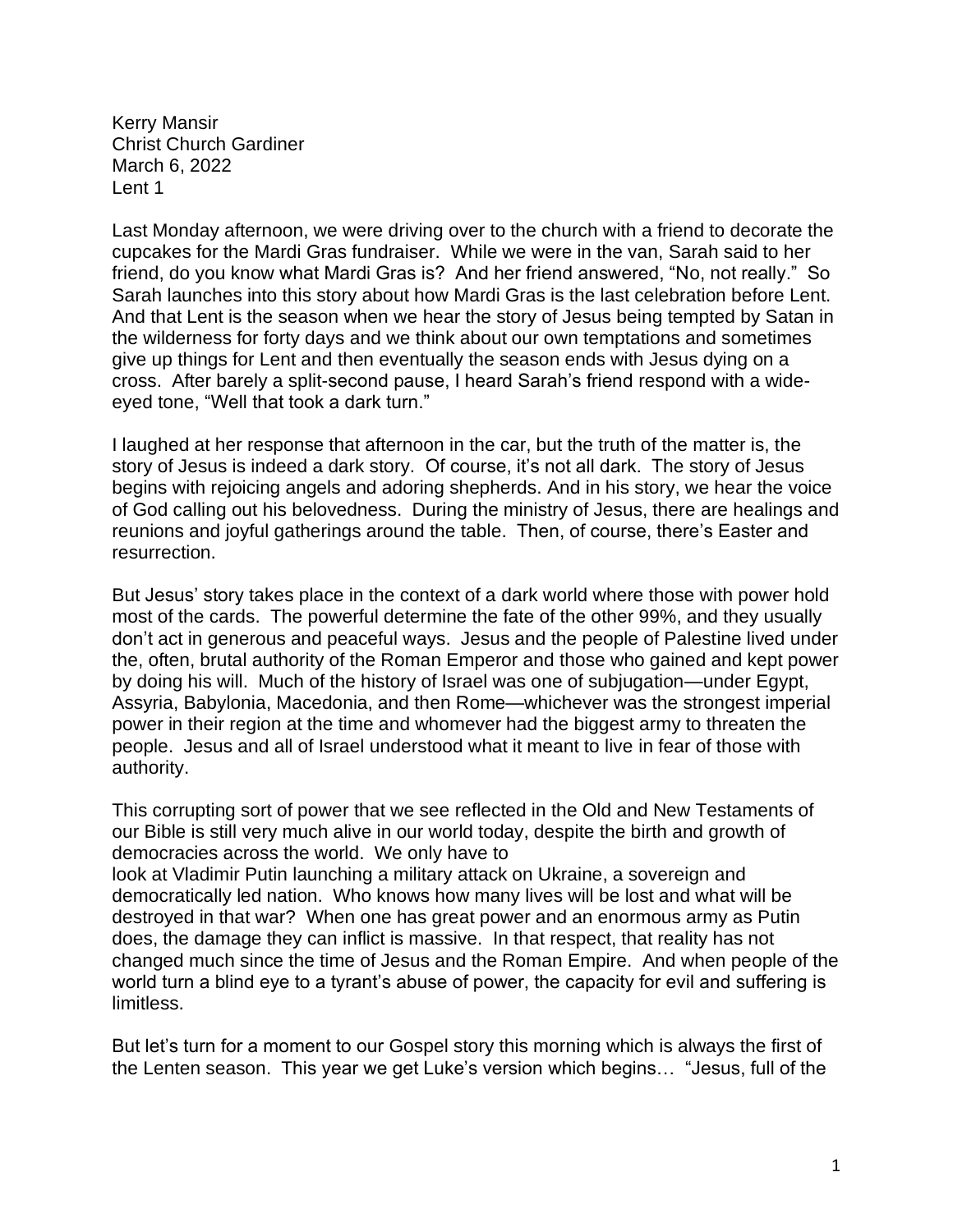Holy Spirit, returned from the Jordan, and was led by the Spirit in the wilderness, where for forty days he was tempted by the devil." (Luke 4:1)

What exactly did Satan use to tempt Jesus? In short, he tempted him to take advantage of his power. The underlying argument that Satan makes in each of these three temptations is that if Jesus is indeed the Son of God…if as we believe that Jesus was God come to us in bodily flesh…then all the power in the world was his. Therefore, there was no reason for him to be famished—all he needed to do was to make bread out of the rocks before him. Furthermore, Satan promised to give Jesus authority over all the kingdoms of the world, if he would only worship him. And last, Satan tempted Jesus to prove God's favoritism by throwing himself off the pinnacle of the Temple in Jerusalem so that the angels would have to save him and everyone would see his power.

By saying "no" to each of these tests, Jesus is making a statement about who he is and what he thinks about the kind of power Satan understands. He is giving us a foretaste of how he will achieve the salvation of the world: not with a violent, powerful response, but with self-emptying love.

I can't help but wonder how the disciples felt when they first heard this story. I can imagine all of them gathered around a fire after dinner and Jesus sharing this wilderness experience with them. I wonder if they were amazed and maybe even a little upset that Jesus turned down these opportunities for power. They, like their fellow Jews, suffered under the oppression of Rome. If Jesus had access to such power, why not save them from that oppression? They may have wondered what good is selfemptying love when there is so much suffering in the world, including our human vulnerabilities like hunger, isolation, sickness, and mortality. The disciples may have been bewildered that Jesus, their teacher and hoped-for messiah, wouldn't save them from all of that suffering by saying "yes" to the tempter. Yes, to the promise of that power.

But what they discover in this story and what they will continue to learn about Jesus as they accompany him to the cross…well, almost to the cross…is that Jesus never believed that worldly power could be wielded and controlled. It would always corrupt and would never be the path toward salvation.

We see this in world leaders of today and yesterday. When they have great power, it corrupts them. It makes them do terrible things to preserve their power and to get more of it. Jesus, on the other hand, by rejecting that power, will save by walking alongside us and experiencing everything we do, including sorrow, suffering, and death. Satan wanted Jesus to be a God of power, but Jesus insisted on being a God of love.

So what if we view Jesus's time in the wilderness as a time when he was tempted to stray from his identity as the Beloved Son of God—tempted to choose power over love and relationship? Where's the Good News in his rejection of the tempter and what does that mean for us, his followers.